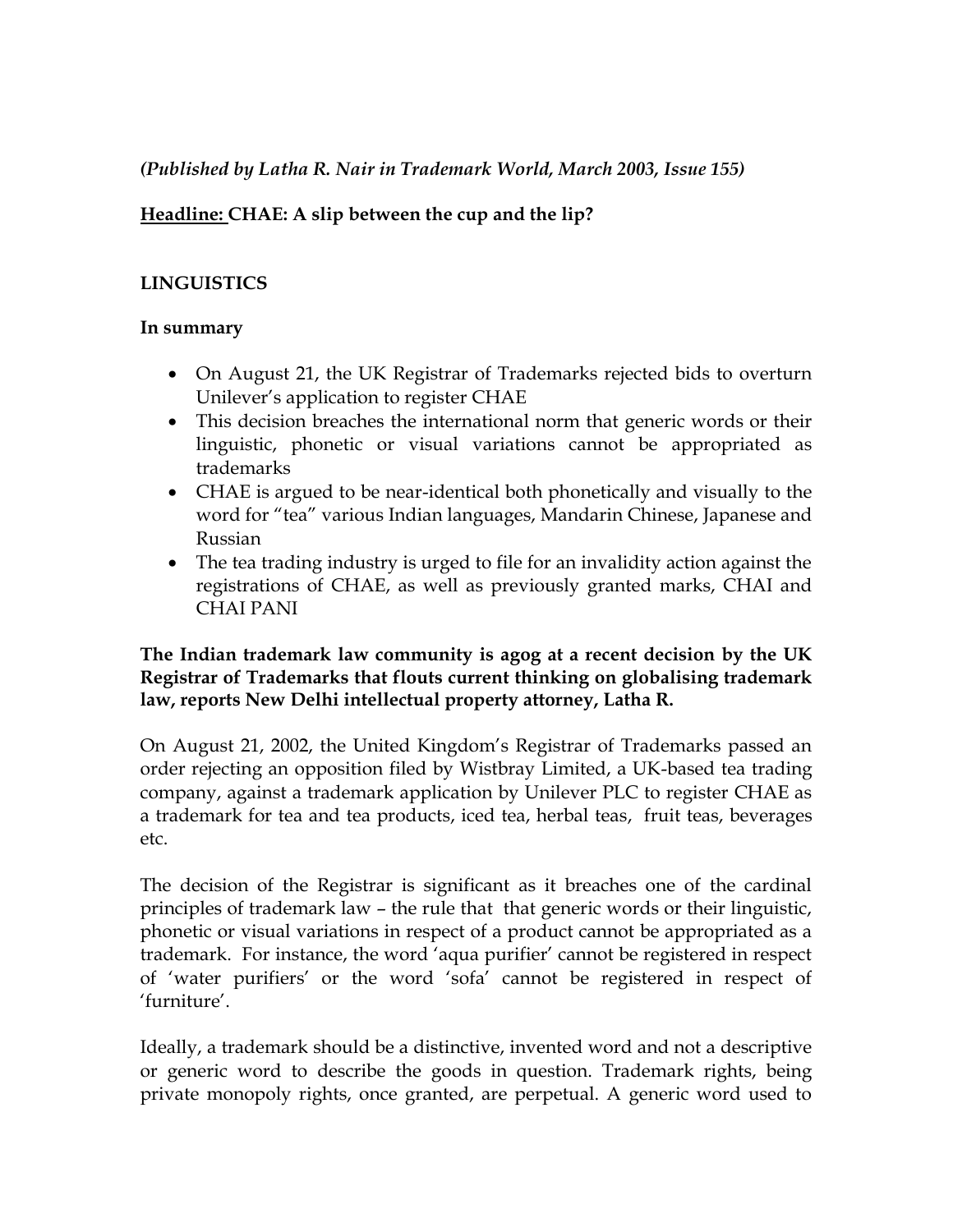denote certain goods, therefore, should not be allowed to be monopolised by any trader as a trademark, because other traders will not be allowed to describe their goods using such generic word.

The generic words in controversy here are the linguistic variations of the word 'tea', namely, 'Chai', 'Cha' 'Char' and 'Tchai' (in various Indian languages, Mandarin Chinese, Japanese and Russian), as well as the phonetic and visual variation of these linguistic variations, namely, 'Chae'.

The background of the application for CHAE goes back to March 18, 1999, when Unilever filed three trademark applications for registering CHAI, TCHAI and CHAE in the UK. The application for CHAE was advertised for oppositions on December 12, 1999. Intriguingly, on January 20, 2000, Unilever withdrew the first two applications for CHAI and TCHAI

The application for CHAE was opposed by Wistbray Ltd, a tea trading company in the UK. Wistbray's opposition was based on the following five grounds:

- (i) the mark CHAE for which registration is sought is merely another variant of common terms to describe tea, namely, "chai", "char", and "cha" and is therefore not capable of distinguishing the applicant's goods from those of other undertakings in relation to tea of any kind;
- (ii) the said mark is devoid of any distinctive character being simply the name of the goods;
- (iii) the mark consists merely of a word that will serve in trade to designate the characteristics of the products claimed, namely, 'tea', or more specifically, 'spiced tea'.
- (iv) the word CHAE is visually and phonetically identical to the word 'chai', which has become customary in the UK to indicate tea and specifically spiced tea.
- (v) the mark consists of a word which will be taken to mean tea and as such would be deceptive if used in respect of other drinks: the application should therefore, be refused in relation to "beverages" in class 30 and "non-alcoholic beverages" in class 32"

Further, Wistbray filed three witness statements by way of evidence: from Westbray's managing director, Mr Bruce Ginsberg; one from Mr Christopher Dawson, a buyer in the grocery department of UK supermarket chain Waitrose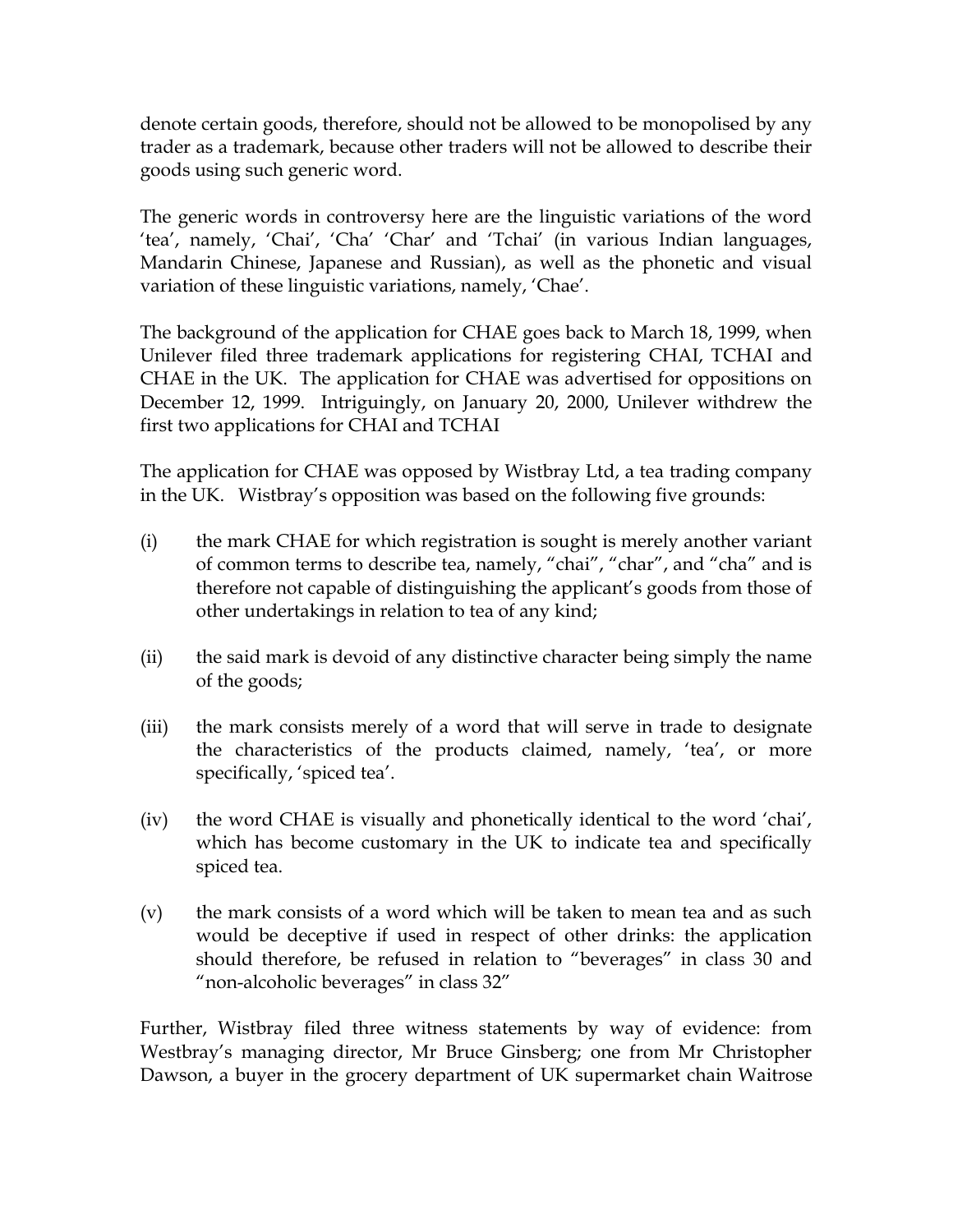Ltd; and one from Mr Mahendra Jain, the London-based director of the Tea Board of India.

Mr Ginsberg's affidavit emphasized that the words "chai", "cha" and "char" meant 'tea' in various Indian languages, Mandarin Chinese, Japanese and Russian, and had passed into the English language. This statement was supported by dictionary extracts, extracts from English language books dedicated to tea showing the use of "chai" in relation to India, Egypt, Russia and Asia; and extracts from English language guidebooks in relation to India used by British visitors to India wherein "chai" is used to refer to tea. Further, the statement also attached Internet excerpts relating "chai" to mean tea. Based on these, Mr Ginsburg contends that "chae" is just another variant and, therefore, a description of the goods rather than a brand.

Mr Dawson's affidavit focused on the point that the word 'chai' is a generic word to describe tea and CHAE is visually and phonetically too close to the generic word 'chai'.

Besides the points raised by the affidavits of Mr Ginsberg and Mr Dawson, Mr Jain's affidavit stated that Unilever was attempting to monopolize the phonetic equivalent (chae) of a generic word (chai).

Unilever refuted the arguments in all the three affidavits. The arguments of Unilever can be summarized as below:

(i) As per the ruling in *AD 2000* case (1997 RPC 168), requirements of distinctiveness are met when a sign is "capable" of distinguishing goods or services of one undertaking from all others to the limited extent of not being "incapable".

(ii) Since opponents produced no evidence to suggest that the word "Chae" has any specific meaning and since "Chae" is strictly speaking an invented word, it is distinctive.

(iii) "Chae" differs from terms "chai", "cha" and "char" by only one letter. However, within the context of a relatively short word, a one letter variation can impact significantly both visually and phonetically to such an extent to make it inventive and different.

(iv) Relying on the *Baby Dry* case (C-383/99P), the threshold of distinctiveness required now is relatively low.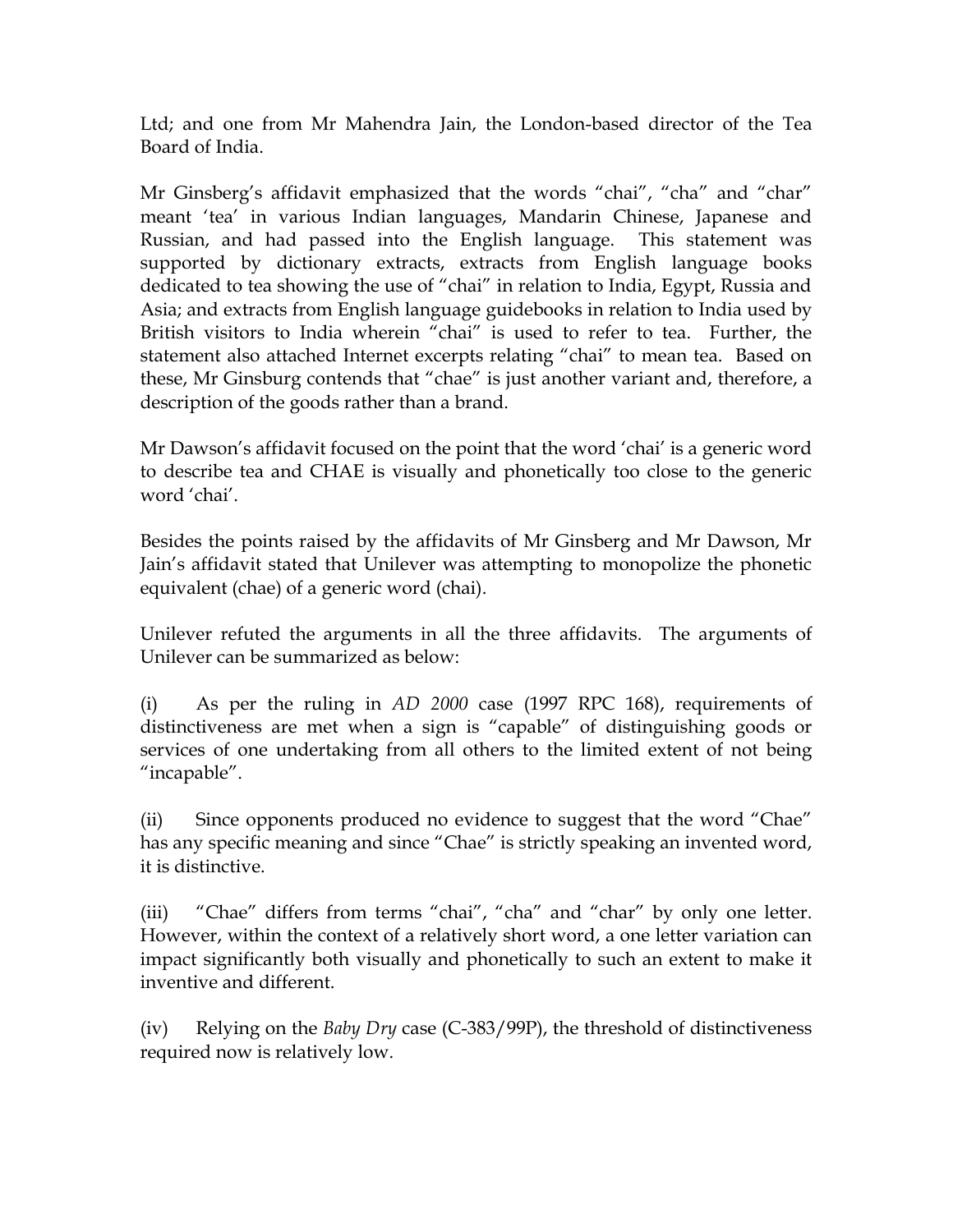Having considered the rival arguments, the Registrar rejected the opposition, primarily finding that:

(i) The mark in suit is not so "hopeless" that it would fail the tests for distinctiveness under the relevant sections. The Registrar has quoted an excerpt from *Koninklijke Philips Electronics NV v. Remington Consumer Products Ltd* (C-299/99) decided by the ECJ which states that the relevant provisions dealing with grounds of refusal are intended essentially to exclude from registration signs which are not generally capable of being a trademark and thus are not capable of distinguishing the goods or services of one undertaking from another.

(ii) Further, the Registrar relied on the *Baby Dry* case [Procter & Gamble v. OHIM C-383/99], which pointed out that ''any perceptible difference between the combination of words submitted for registration and the terms used in the common parlance of the relevant class of consumers to designate the goods or services or their essential characteristics is apt to confer distinctive character on the word combination enabling it to be registered as a trademark''. This observation was made while deciding whether BABY DRY is distinctive of a baby's diapers. Another observation of relevance made in the *Baby Dry* case is that if the trademark in question is purely descriptive in one of the languages used in trade within the European Community, that is sufficient to render it ineligible for registration as a Community Trade mark.

Are the grounds of reasoning given by the Registrar convincing enough? As for the first ground, the Registrar has not explained why he thinks that the mark in question is "so hopeless" that it fails the test of distinctiveness except quoting an excerpt from a decided case. He has not even attempted to draw a parallel with the mark involved in the cited case. The first reasoning simply lacks conviction.

As for the second ground of reasoning, *Baby Dry* is not an ideal precedent to use in a case like the present as that case dealt with a combination of two words rather than one single word. For one, the ruling in the *Baby Dry* case is bad law. In the post-TRIPS era, the world is already moving swiftly towards the idea of free trade and diminished trade barriers, and it is appalling that the ECJ considered it sufficient that the mark is purely descriptive in *one of the languages used in trade within the Community*, to render it ineligible for registration as a trademark. Does the ECJ believe that European Community can have a detached and isolated existence in world trade? Does this mean that members of European Community can appropriate linguistic variations of generic words in languages other than those used in the Community? It is disturbing to think where interpretations of such a rationale will lead.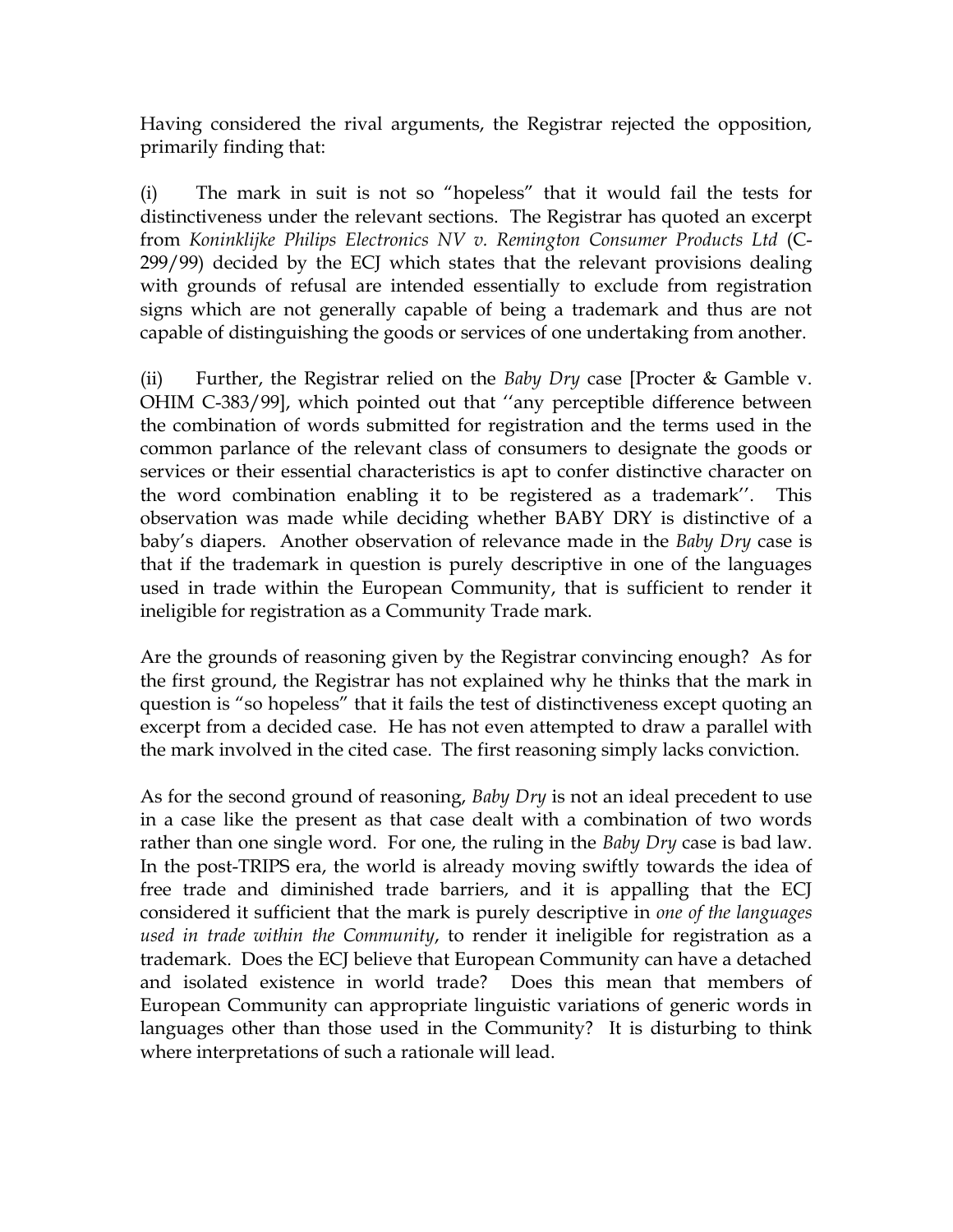Leaving aside the question whether the *Baby Dry* decision is good law, rooted as it is in European law (considering the fact that the WTO regime and communication over the internet have dissolved artificial territorial distinctions), the Registrar has wrongly applied the rationale of *Baby Dry* for the following reasons:

(i) The goods in the *Baby Dry* case, namely, "babies' diapers", were indirectly suggested by the trademark BABY DRY (as a reference to their characteristic of keeping a baby dry) and even if so understood by a gullible and unwary member of the relevant buying public, there was no prospect of confusion or deception as to characteristics. Whereas in the instant case, any potential use of the word CHAE (which would likely be understood as a reference to the products) in relation to non-tea beverages (as claimed in the application) would have the effect of causing confusion and deception, perhaps amounting to passing off

(ii) The *Baby Dry* case relates to a combination of words, not customarily used to refer to babies' diapers. On the other hand, "chai" or "cha" are customarily used as generic terms to describe tea. Considering the fact that there are in currency variants of Chai (Cha, Char etc), the use of CHAE is bound to be understood by the public as another variant of the generic term, "Chai".

Based on the *Baby Dry* case, the Registrar observes that CHAE differs by one letter from the generic descriptions referred to by the opponents *must* be perceived as a "perceptible difference" and as such is "apt to confer distinctive character". The Registrar dismisses Mr Dawson's statement about the visual and phonetic similarity of the mark to generic descriptions for tea on the ground that there are no exhibits to back up his statement. The Registrar has ignored the fact that Mr Dawson is an expert in the trade and his testimony ought to merit some weight.

Having observed so, the Registrar states that the mark CHAE will be pronounced "ch-ay" whereas the generic word "chai" will be pronounced "ch-i" thereby suggesting that these two words are phonetically dissimilar! How could the Registrar arbitrarily and absurdly decide the manner of pronunciation of a word which is not an English word? He further goes on to state that "visually the words are dissimilar, although they do share some common characteristics". This observation of the Registrar sounds ludicrous as anyone can see that the mark in question (CHAE) and the generic word "chai" both consist of four letters and that they differ *only* in their last letters, namely, 'e' and 'i' respectively. The observation beats logic and lacks conviction, as the mark is phonetically entirely identical and visually 75% identical to the generic word!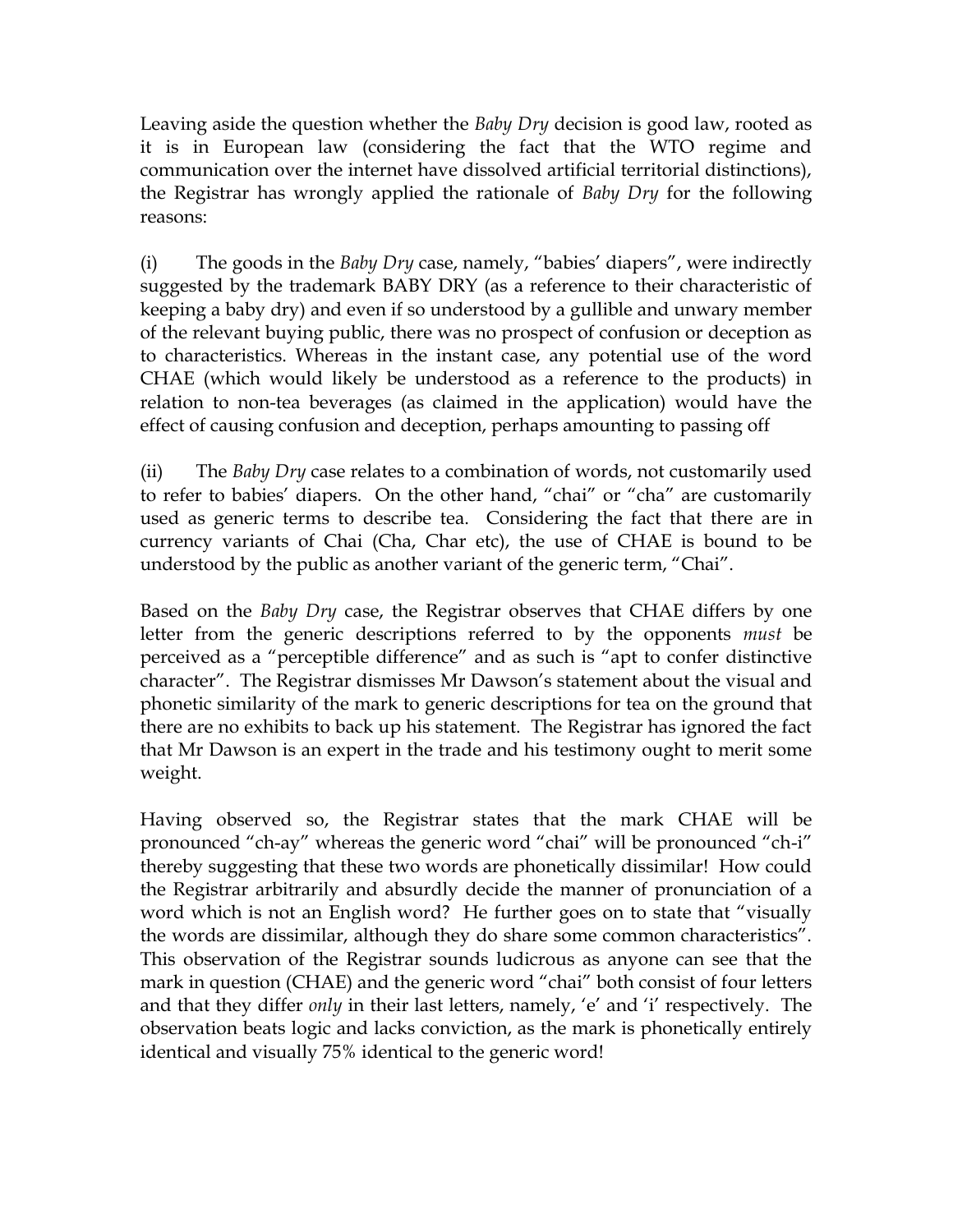In utter disregard of the three affidavits and the evidence filed in support of these, the Registrar concludes that "*my own impression of the trademark in suit is that it consists of an invented word and therefore is not 'visually and linguistically meaningful'. It will not, in my view, trigger in the mind of the average consumer of tea and related products an origin specific perception*".

While making this observation, the ethnic South Asian, Japanese, Russian and Chinese population in the UK for whom CHAE would be just another linguistic variation of tea seems to have been ignored by the Registrar. It may do well here to quote an extract from the observations of Lord Justice Lopes, of the Court of Appeals from *In the Matter of Dewhurst's Application for a Trademark* reported in 13 RPC 288 while deciding the registrability of the Burmese equivalent of the words "Golden Fan Brand":

*"…. but it is said that these words, being in Burmese, would not be calculated to mislead or to deceive. Now, if we were to hold that the mere fact that the words in question were in the Burmese language was sufficient to rebut the probability of deception, I ask, where are we to stop? What would be said with regard to French? What would be said with regard to German? What would be said with regard to Welsh? In point of fact, if we pushed that matter to its logical conclusion we should have to go the length of holding that the fact of the words being in any foreign language would be sufficient to rebut the probability of deception. In my opinion, that cannot be done."*

Looked in that light, what is the impact of the CHAE order? Are generic words up for grabs in the EC to be appropriated as trademarks? This is not the first time the UK Registrar of Trademarks has allowed generic words to enter their Register.

There is an existing registration for the mark CHAI PANI ('Chai' meaning tea and 'Pani' meaning water in Hindi), which is customarily used in India to mean refreshments, snacks etc, registered in respect of goods including prepared snacks, tea, mineral water etc in classes 29, 30 and 32 as well as for restaurant services in class 42 since June 2001. Ironically, there is a registration even for CHAI by Prospect Beverages Limited in class 32 in respect of 'non-alcoholic beverages, syrups and preparations for making beverages' since December 2001. Having made an observation that 'chai' is a generic word, would the Registrar suo moto take actions to rectify CHAI owned by Perfect beverages as it could be potentially used for tea ?

Since the matter specifically concerns tea, the tea trading industry must take up this issue and file for an invalidity action against the CHAE, CHAI, and CHAI PANI, registrations before the UK Trademark office under Section 47 (1) of the UK Trademarks Act, 1994.